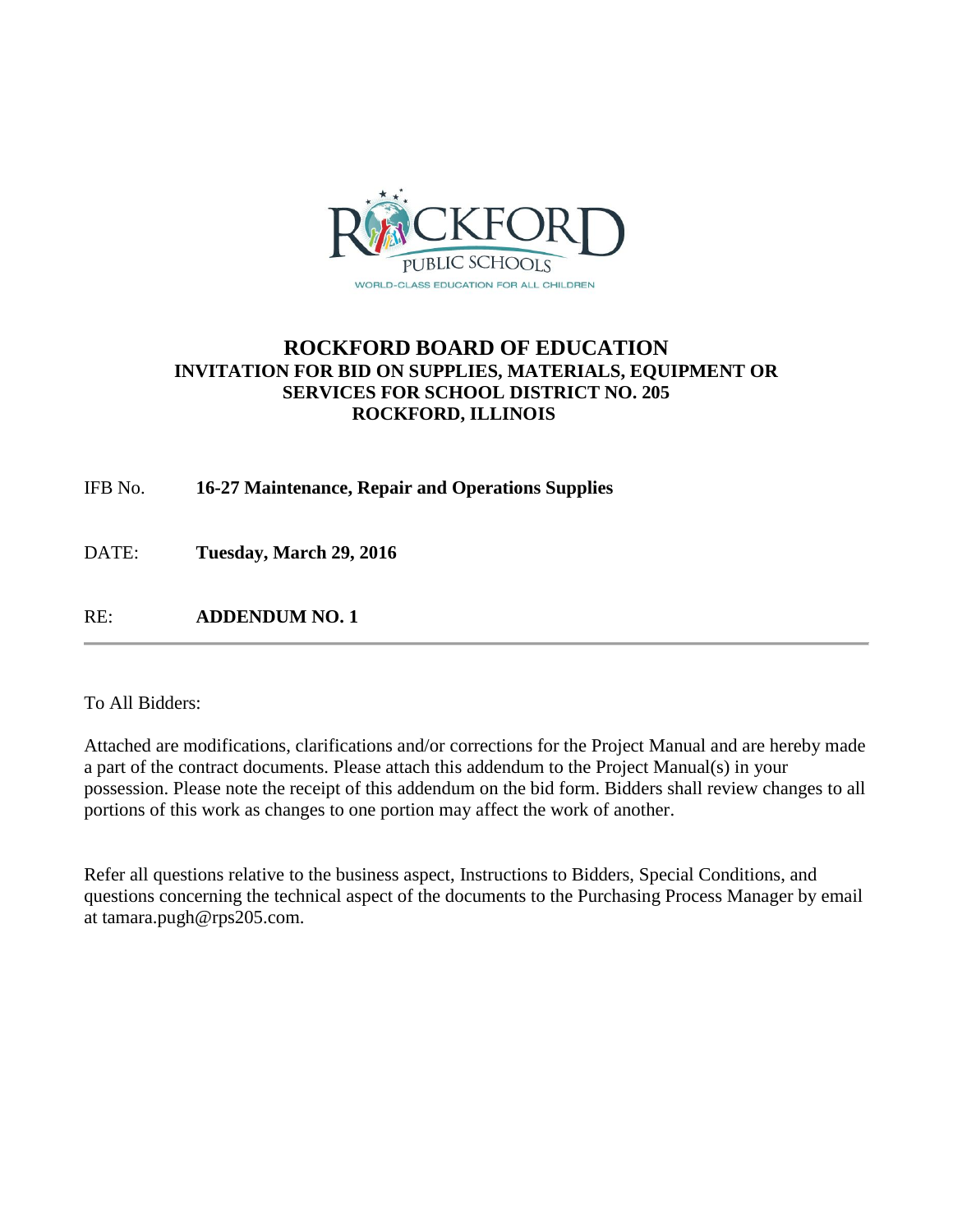# **Rockford Public Schools ADDENDUM ONE**

## **DATE: Tuesday, March 29, 2016**

## **RE: IFB No. 16-27 Maintenance, Repair and Operations Supplies**

## **BID SPECIFICTION CLARIFICATION**

#### Section 9 – **Discount off Catalog Price & Award**

There is not specified list of items or supplies for this bid. All interest bidders must submit a digital catalog price list with associated pricing for each item in the catalog. The digital catalog is required to be submitted with the bid documents otherwise your bid response will be deemed non-responsive.

## **REQUEST FOR INFORMATION**

#### **Question 1:**

Are we required to supply a quote for all Maintenance Item categories or can we supply pricing for our core competencies?

#### **Response 1:**

Bidders are not required to provide pricing on all sections of the bid; bidders should only bid on areas in which they feel comfortable (their core competencies).

#### **Question 2:**

In our industry we negotiate better costing based on the size of the opportunity, number of turns of a particular product or usage. Can you provide annual estimates on spends in each of the commodity categories?

#### **Response 2:**

The requirements of the District vary from year to year depending on funding, the District's ability to complete and/or bid work and the projects the Board approves so providing estimated quantities is not feasible. If there are additional discounts that may be applied base on order specific factors, the District would be happy to discuss those items with the successful bidder. However, such ancillary discounts will not be taken into account when evaluating bid offer forms.

#### **Question3:**

Your request for various LED lights is extremely vague. Does it refer to fixtures, lamps, indoor lighting, outdoor lighting, roadway/parking light, office etc.

#### **Response 3:**

As LED lighting offers significant advantages, such as energy efficiency and decreased maintenance costs, the District is interested in any and all applications of this technology.